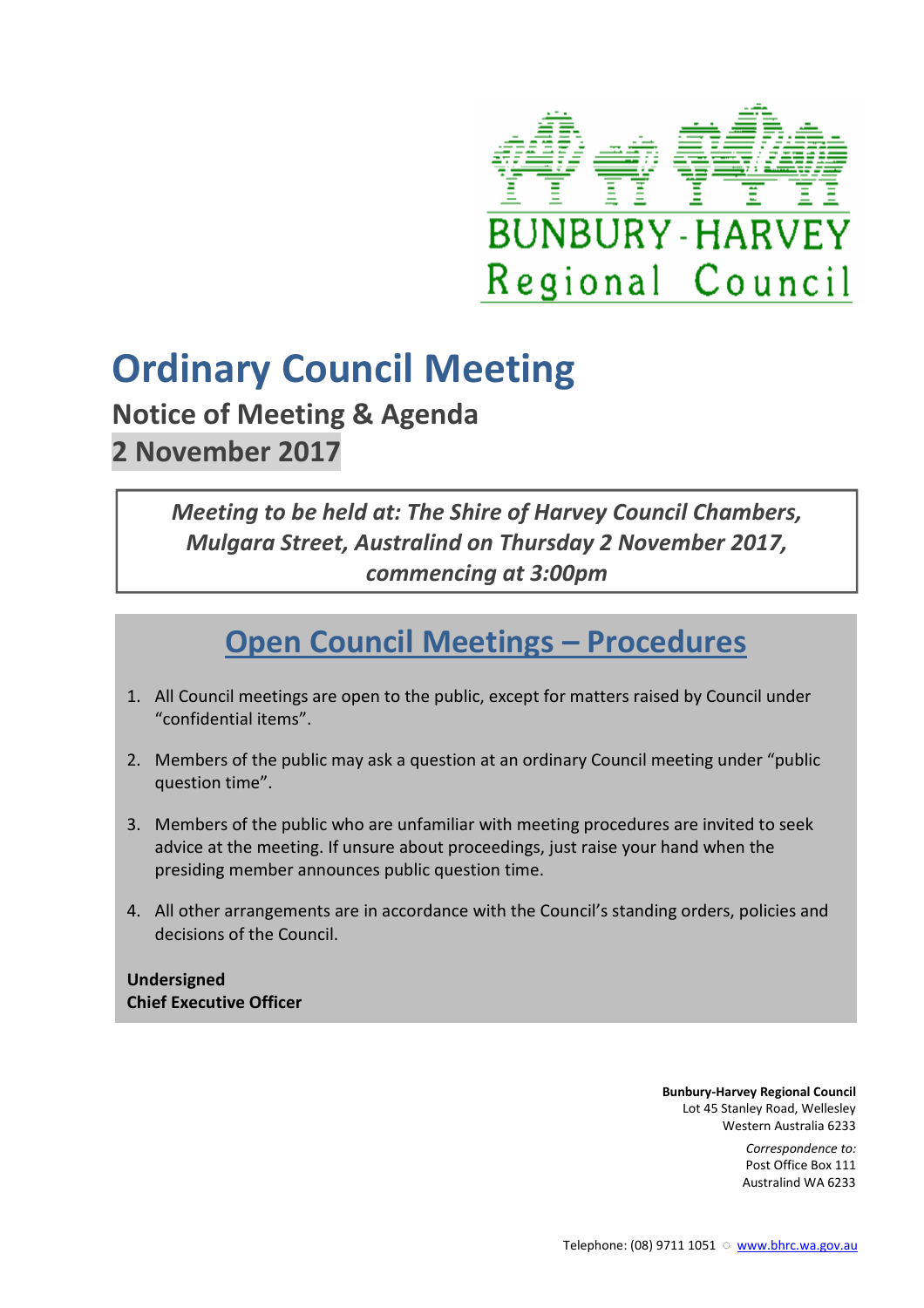

#### **Dear Presiding Members of Council**

Induction and briefing of Presiding Members of Council will be held at the *Shire of Harvey Council Chambers, Mulgara Street, Australind* on Thursday 2 November 2017 at 3:00pm.

#### **Followed by:**

The next Ordinary Meeting will be held at the *Shire of Harvey Council Chambers, Mulgara Street, Australind* on Thursday 2 November 2017 at 4:00pm.

Signed: **Tony Battersby Chief Executive Officer** 

## **The Chief Executive Officer declares the meeting open at \_\_\_\_\_\_\_**

## **Agenda 2 November 2017**

| Council Members:   |                     |  |  |
|--------------------|---------------------|--|--|
| <b>Member Name</b> | <b>Representing</b> |  |  |
| To be confirmed    | City of Bunbury     |  |  |
| To be confirmed    | City of Bunbury     |  |  |
| To be confirmed    | City of Bunbury     |  |  |
| Cr Peter Monagle   | Shire of Harvey     |  |  |
| Cr Anita Shortland | Shire of Harvey     |  |  |

#### *Ex-officio Members (non-voting):*

| <b>Member Name</b> | Representing                                     |
|--------------------|--------------------------------------------------|
| Mr Tony Battersby  | Chief Executive Officer (BHRC)                   |
| Mr Michael Parker  | Chief Executive Officer (Shire Of Harvey)        |
| Mr Mal Osborne     | Acting Chief Executive Officer (City of Bunbury) |

*Support Staff:* 

| Name                                  | <b>Title</b> |
|---------------------------------------|--------------|
| Ms Martinette Pieterse (minute taker) | Secretary    |
| <sup>1</sup> Chris Welham             | Accountant   |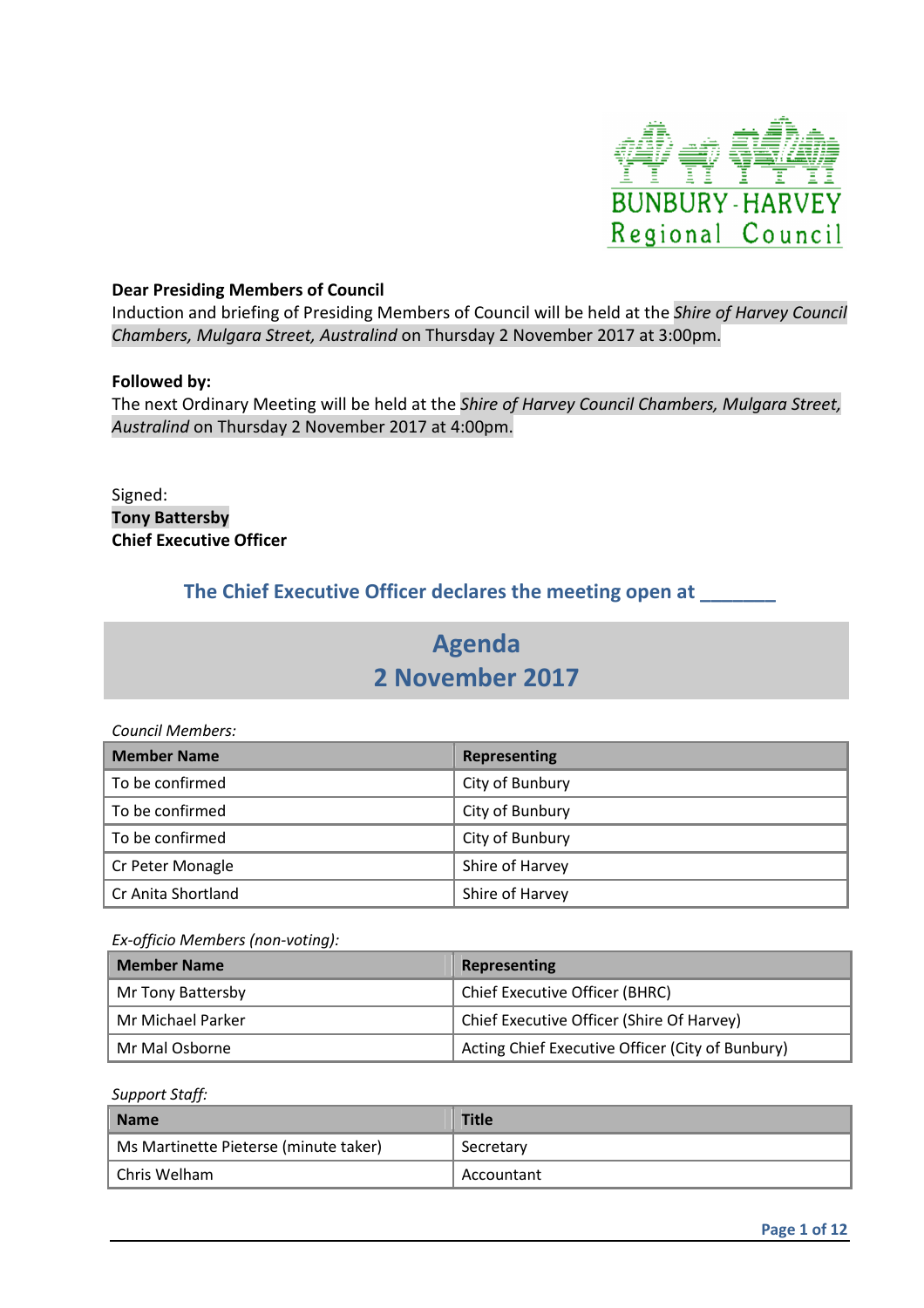## **Table of Contents**

\_\_\_\_\_\_\_\_\_\_\_\_\_\_\_\_\_\_\_\_\_\_\_\_\_\_\_\_\_\_\_\_\_\_\_\_\_\_\_\_\_\_\_\_\_\_\_\_\_\_\_\_\_\_\_\_\_\_\_\_\_\_\_\_\_\_\_\_\_\_\_\_\_\_\_\_\_\_\_\_\_\_\_\_\_\_\_\_\_\_\_\_\_\_\_

| Item No |      | Subject                                                                               | Page No |
|---------|------|---------------------------------------------------------------------------------------|---------|
| 1.      |      |                                                                                       |         |
|         | 1.1  |                                                                                       |         |
| 2.      |      | Swearing in of Presiding Members of Council - (To be performed by the Justice of The  |         |
|         |      |                                                                                       |         |
| 3.      |      |                                                                                       |         |
| 4.      |      | Swearing in of the Council Chairman - (To be performed by the Justice of The Peace) 4 |         |
| 5.      |      |                                                                                       |         |
| 6.      |      | Swearing in of Deputy Chairman - (To be performed by the Justice of The Peace) 4      |         |
| 7.      |      | Appointment of Council Respresentative on the Municipal Waste Authority Council 4     |         |
| 8.      |      |                                                                                       |         |
| 9.      |      |                                                                                       |         |
|         |      |                                                                                       |         |
|         |      |                                                                                       |         |
|         |      |                                                                                       |         |
|         |      |                                                                                       |         |
|         |      |                                                                                       |         |
|         |      |                                                                                       |         |
|         |      |                                                                                       |         |
|         | 16.1 | Financial Statements for Period Ending 30 September 2017  6-8                         |         |
|         | 16.2 |                                                                                       |         |
|         | 16.3 |                                                                                       |         |
|         | 16.4 |                                                                                       |         |
|         |      | 17. Elected Member motions of which previous notice has been given 11                 |         |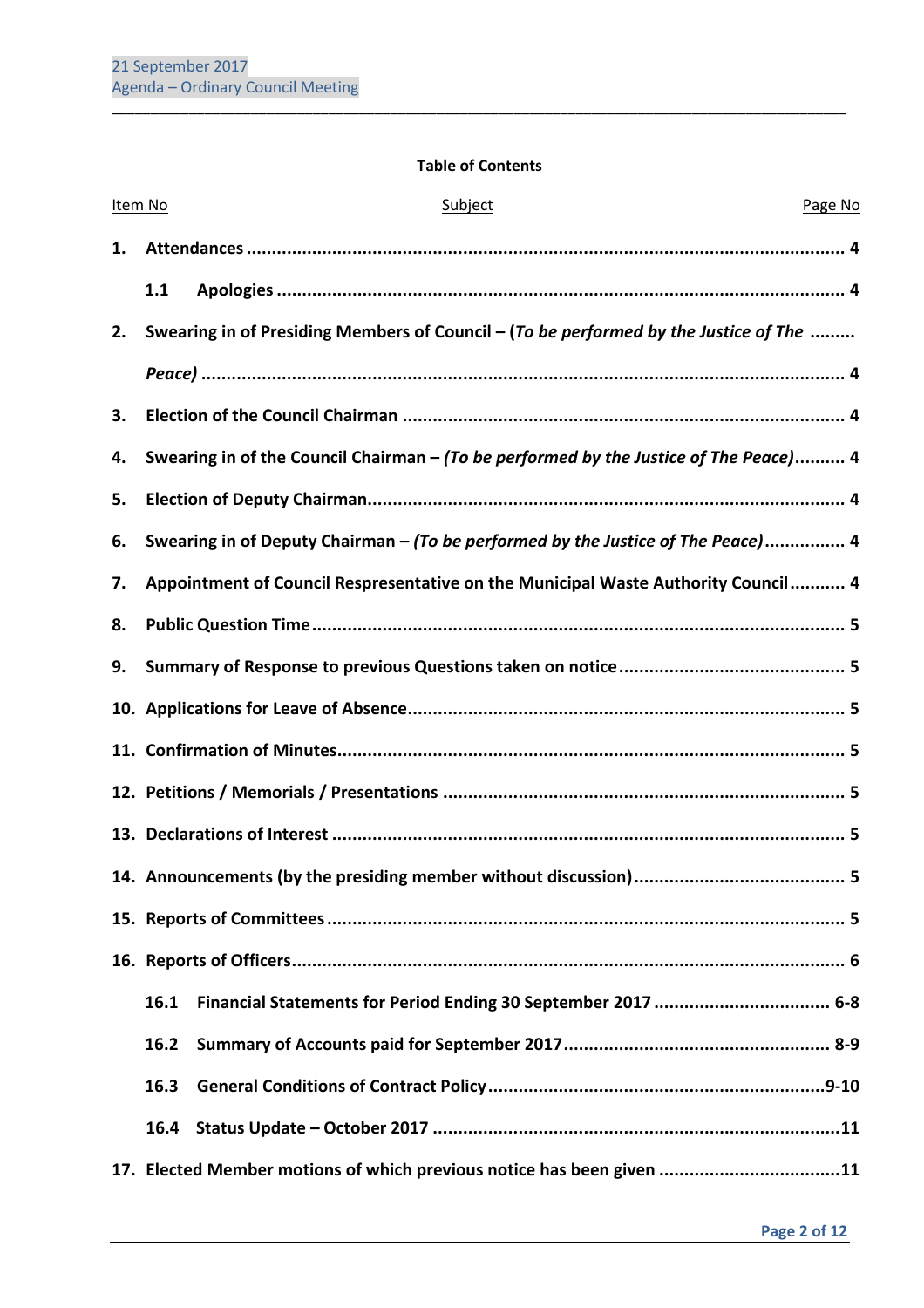| 18. Urgent business approved by the person presiding or by decision of the Council11 |
|--------------------------------------------------------------------------------------|
|                                                                                      |
|                                                                                      |
|                                                                                      |

\_\_\_\_\_\_\_\_\_\_\_\_\_\_\_\_\_\_\_\_\_\_\_\_\_\_\_\_\_\_\_\_\_\_\_\_\_\_\_\_\_\_\_\_\_\_\_\_\_\_\_\_\_\_\_\_\_\_\_\_\_\_\_\_\_\_\_\_\_\_\_\_\_\_\_\_\_\_\_\_\_\_\_\_\_\_\_\_\_\_\_\_\_\_\_

## **ATTACHMENTS:**

| Attachment 1 -        | Financial Statements for Period Ending 30 September 2017                                                         |
|-----------------------|------------------------------------------------------------------------------------------------------------------|
| <b>Attachment 2 -</b> | <b>Summary of Accounts Paid for September 2017</b>                                                               |
| Attachment 3 -        | <b>Draft - General Conditions of Contract Policy</b>                                                             |
| Attachment 4 -        | <b>Status Updated - October 2017</b>                                                                             |
| Attachment 5 -        | Letter from COR Cordis Charted Accountants "Aurigen"                                                             |
| Attachment 6 -        | Stanley Road Report of a Known of Suspected Contaminated Site (Initial<br><b>Report from KIRSA Environmental</b> |
| Attachment 7 -        | <b>Organics Audit Results 2017</b>                                                                               |
| Attachment 8 -        | <b>Health and Safety Committee Meeting Minutes 5 October 2017</b>                                                |
| Attachment 9 -        | <b>Staff Training Matrix 2017</b>                                                                                |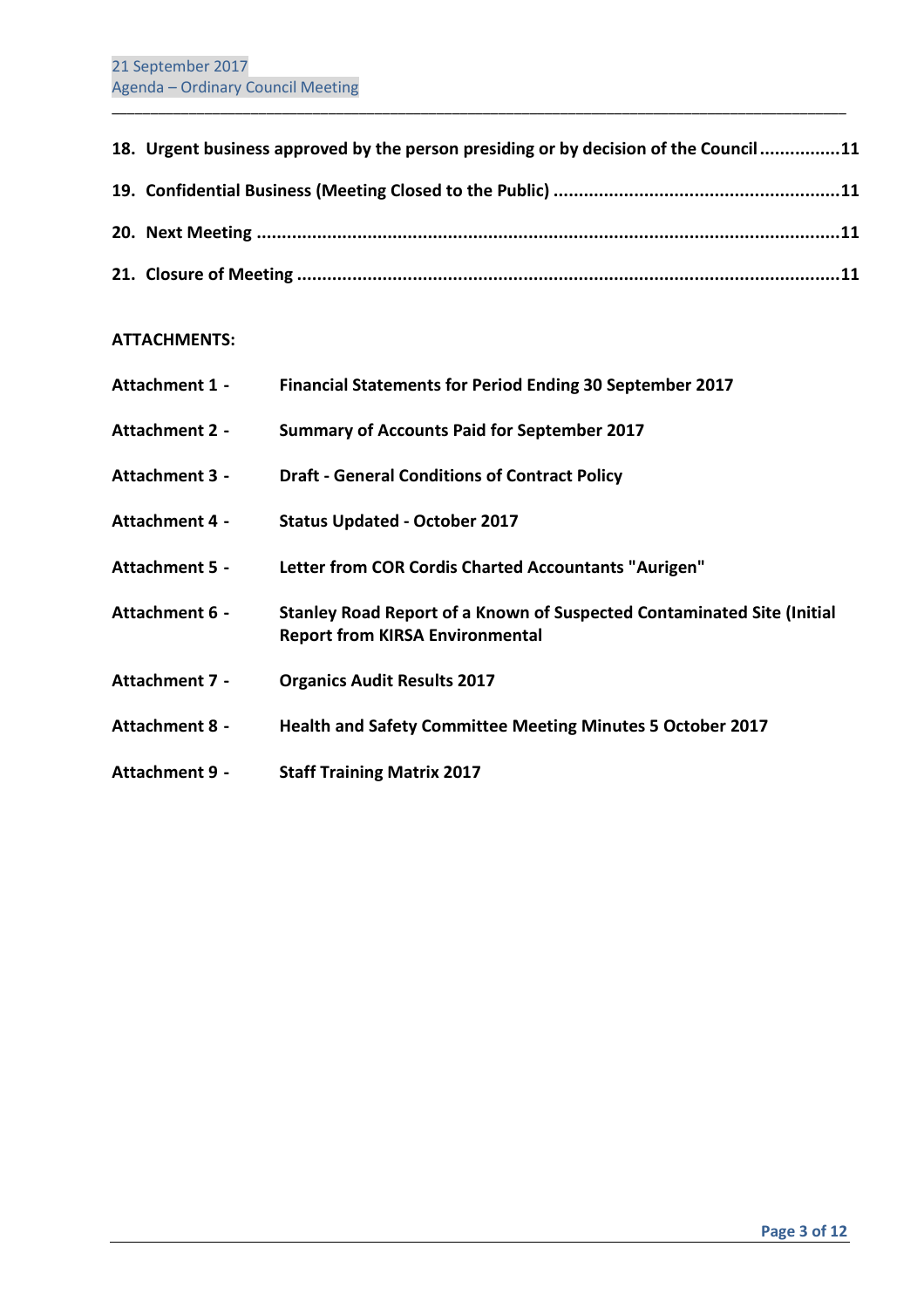## **1. Attendances**

#### **1.1 Apologies**

## **2. Swearing in of the Presiding Members of Council –** *(To be performed by the Justice of the Peace)*

\_\_\_\_\_\_\_\_\_\_\_\_\_\_\_\_\_\_\_\_\_\_\_\_\_\_\_\_\_\_\_\_\_\_\_\_\_\_\_\_\_\_\_\_\_\_\_\_\_\_\_\_\_\_\_\_\_\_\_\_\_\_\_\_\_\_\_\_\_\_\_\_\_\_\_\_\_\_\_\_\_\_\_\_\_\_\_\_\_\_\_\_\_\_\_

#### **3. Election of the Council Chairman**

 The Chief Executive Officer will call for and read aloud the nominations for the position of Council Chairman. If more than one nomination is received, the Chief Executive Officer will call on the nominees to give a short presentation on their capabilities for the position. A ballot will then be conducted.

#### **4. Swearing in of the Council Chairman –** *(To be performed by the Justice of the Peace)*

 **Council's Elected Chairman:** \_\_\_\_\_\_\_\_\_\_\_\_\_\_\_\_\_\_\_\_\_\_\_\_\_\_\_\_\_\_\_\_\_\_\_\_\_\_\_\_\_\_\_\_\_\_\_\_\_

## **5. Election of the Deputy Chairman**

 The Chairman will call for and read aloud the nominations for the position of Deputy Chairman. If more than one nomination is received, the Chairman will call on the Nominees to give a short presentation on their capabilities for the position. A ballot will then be conducted.

## **6. Swearing in of the Deputy Chairman –** *(To be performed by the Justice of the Peace)*

 **Council's Elected Deputy Chairman:** \_\_\_\_\_\_\_\_\_\_\_\_\_\_\_\_\_\_\_\_\_\_\_\_\_\_\_\_\_\_\_\_\_\_\_\_\_\_\_\_\_\_\_

## **7. Appointment of Council Representative on the Municipal Waste Advisory Council**

 **Council's Appointment:** \_\_\_\_\_\_\_\_\_\_\_\_\_\_\_\_\_\_\_\_\_\_\_\_\_\_\_\_\_\_\_\_\_\_\_\_\_\_\_\_\_\_\_\_\_\_\_\_\_\_\_\_\_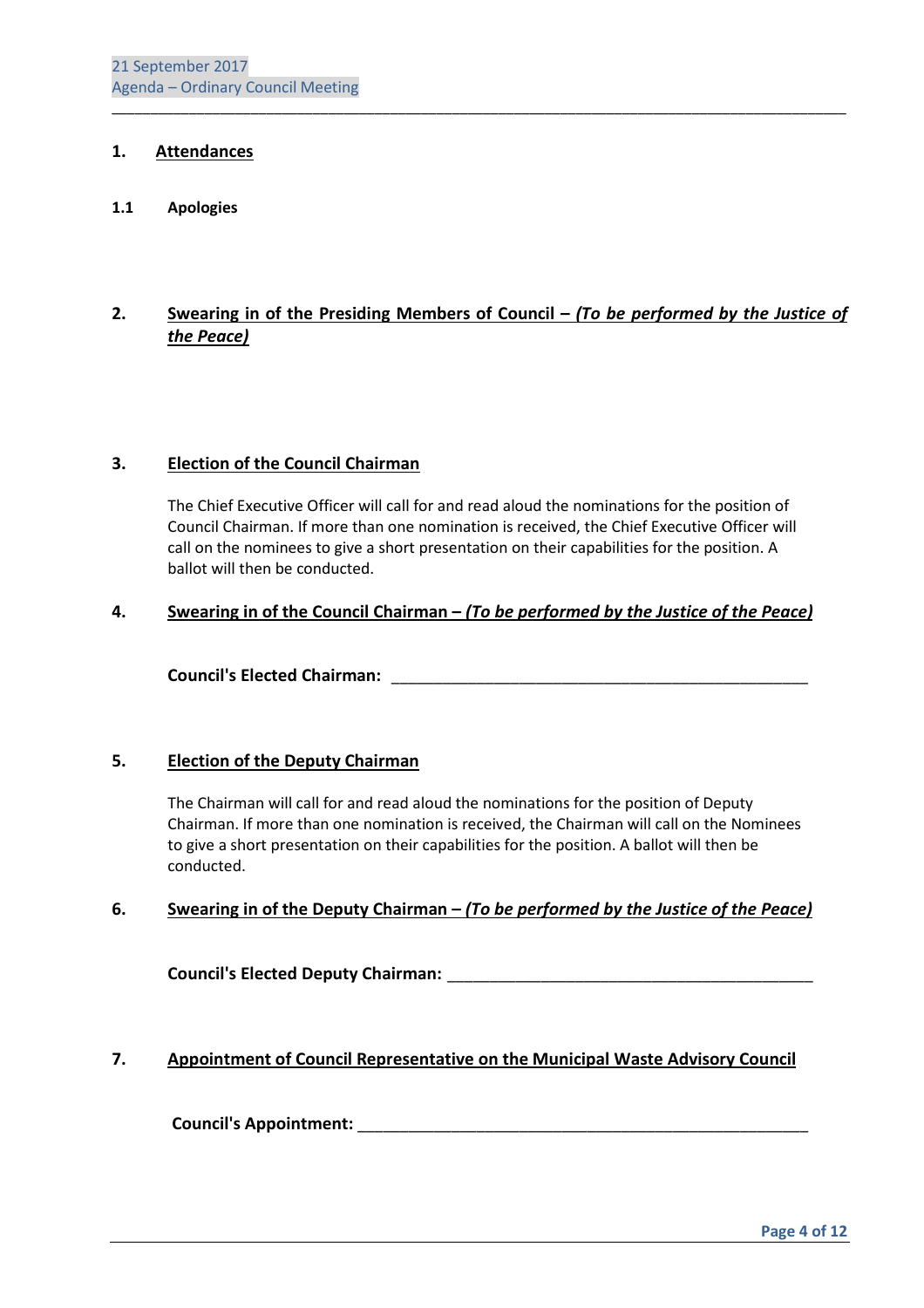## **8. Public Question Time**

## **9. Summary of Response to previous Questions taken on notice**

#### **10. Applications for Leave of absence**

#### **11. Confirmation of Minutes**

| <b>Council Decision:</b> | Moved | Seconded |
|--------------------------|-------|----------|
|--------------------------|-------|----------|

\_\_\_\_\_\_\_\_\_\_\_\_\_\_\_\_\_\_\_\_\_\_\_\_\_\_\_\_\_\_\_\_\_\_\_\_\_\_\_\_\_\_\_\_\_\_\_\_\_\_\_\_\_\_\_\_\_\_\_\_\_\_\_\_\_\_\_\_\_\_\_\_\_\_\_\_\_\_\_\_\_\_\_\_\_\_\_\_\_\_\_\_\_\_\_

The minutes of the Ordinary meeting of Council held on 21 September 2017, are confirmed as a true and accurate record.

 **\_\_\_\_\_\_\_\_\_\_\_\_\_\_\_\_\_\_\_\_\_\_\_\_\_\_\_\_\_\_\_\_\_\_\_\_\_\_\_\_\_\_\_\_\_\_\_\_\_\_\_\_\_\_\_\_\_\_\_\_\_\_\_\_\_\_\_\_\_\_\_\_\_\_\_\_\_\_\_** 

CARRIED/LOST

## **12. Petitions / Memorials / Presentations**

## **13. Declarations of Interests**

**14. Announcements (by the presiding member without discussion)** 

## **15. Reports of Committees**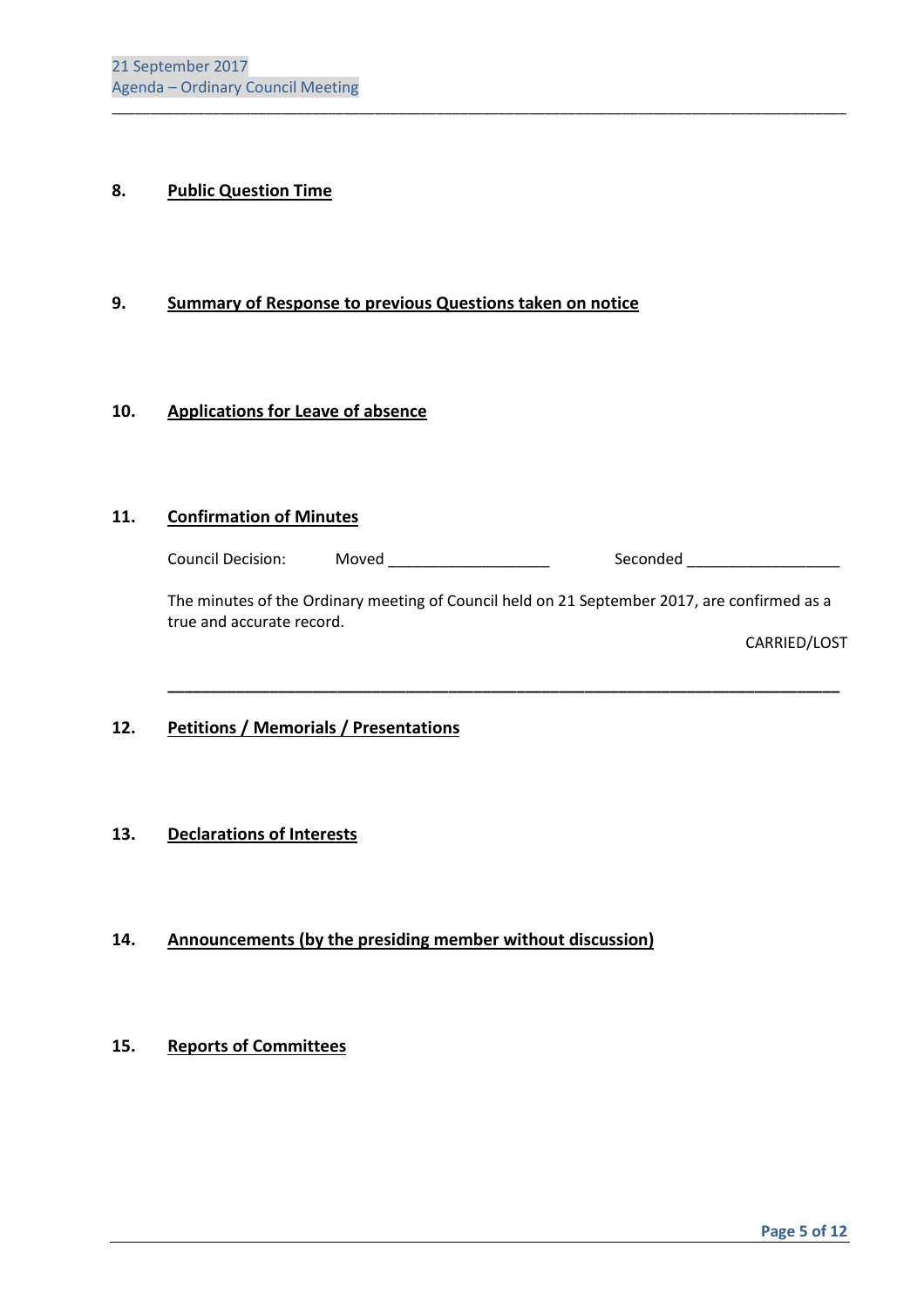## **16. Reports of Officers**

#### **16.1 Financial Statements for the period ending 30 September 2017**

| <b>Reporting Officer:</b> | Chris Welham, Accountant              |
|---------------------------|---------------------------------------|
| File Number:              |                                       |
| Attachments:              | <b>Attachment 1-Appendices 1 to 8</b> |

#### **Summary**

The following comments are provided on the key elements of Council's financial performance.

\_\_\_\_\_\_\_\_\_\_\_\_\_\_\_\_\_\_\_\_\_\_\_\_\_\_\_\_\_\_\_\_\_\_\_\_\_\_\_\_\_\_\_\_\_\_\_\_\_\_\_\_\_\_\_\_\_\_\_\_\_\_\_\_\_\_\_\_\_\_\_\_\_\_\_\_\_\_\_\_\_\_\_\_\_\_\_\_\_\_\_\_\_\_\_

- 1. Statement of Comprehensive Income (**attached** at Appendix 1)
	- a. Year-to-date Financial Performance to 30 September 2017

|           |                                | <b>ACTUAL</b> | <b>BUDGET</b> | <b>VARIANCE</b> |              |
|-----------|--------------------------------|---------------|---------------|-----------------|--------------|
| $\bullet$ | Year-to-date income            | 1.025.552     | 1,381,753     | (356, 201)      | unfavourable |
|           | • Year-to-date expenditure     | 945.747       | 1,363,795     | 418.048         | favourable   |
| $\bullet$ | Year-to-date operating surplus | 79,806        | 17,958        | 61,848          | favourable   |

2. Statement of Financial Activity (**attached** at Appendix 3)

Closing Funding Surplus to 30 June 2018 is forecast to remain at \$195K as per the Budgeted Closing Surplus.

| 3. |                                                     | Capital Works (attached at Appendix 4)                                                                                                                                                                                                              |               |               |                                                         |                                                      |
|----|-----------------------------------------------------|-----------------------------------------------------------------------------------------------------------------------------------------------------------------------------------------------------------------------------------------------------|---------------|---------------|---------------------------------------------------------|------------------------------------------------------|
|    |                                                     |                                                                                                                                                                                                                                                     | <b>ACTUAL</b> | <b>BUDGET</b> | <b>VARIANCE</b>                                         |                                                      |
|    |                                                     | Year-to-date capital expenditure                                                                                                                                                                                                                    | 616,936       | 663,036       | 46,100                                                  | favourable                                           |
| 4. |                                                     | Statement of Financial Position (attached at Appendix 5)                                                                                                                                                                                            |               |               |                                                         |                                                      |
|    | $\circ$<br>$\circ$<br>$\circ$<br>$\circ$            | Current Assets of \$6,615,738 includes:<br>Cash and Cash Equivalents<br><b>Trade and Other Receivables</b><br>Prepayments<br>Inventories                                                                                                            |               |               | Year-to-date<br>6,052,816<br>566,449<br>5,361<br>1,112  | <b>Forecast</b><br>4,303,937<br>300,000<br>2,000     |
|    | ٠<br>$\circ$<br>$\circ$                             | Current Liabilities of \$367,873 includes:<br>Trade and Other Payables<br>Provisions                                                                                                                                                                |               |               | 131,788<br>236,085                                      | 209,569<br>179,882                                   |
|    |                                                     | Working Capital (Current Assets less Current Liabilities) is                                                                                                                                                                                        |               |               | 6,247,865                                               | 4,216,486                                            |
|    |                                                     | Equity (Total Assets less Total Liabilities) is                                                                                                                                                                                                     |               |               | 10,829,822                                              | 13,312,914                                           |
|    | $\circ$<br>$\circ$<br>$\circ$<br>$\circ$<br>$\circ$ | Reserves of \$5,455,416 includes:<br>Plant and Infrastructure Reserve<br>Site Post Closure Rehabilitation Reserve<br><b>Waste Minimisation Reserve</b><br><b>Stanley Road Lined Cell Construction Reserve</b><br><b>Organics Processing Reserve</b> |               |               | 506,792<br>3,107,164<br>257,468<br>544,242<br>1,039,750 | 833,289<br>2,249,483<br>354,385<br>555,018<br>28,747 |
|    |                                                     |                                                                                                                                                                                                                                                     |               |               |                                                         |                                                      |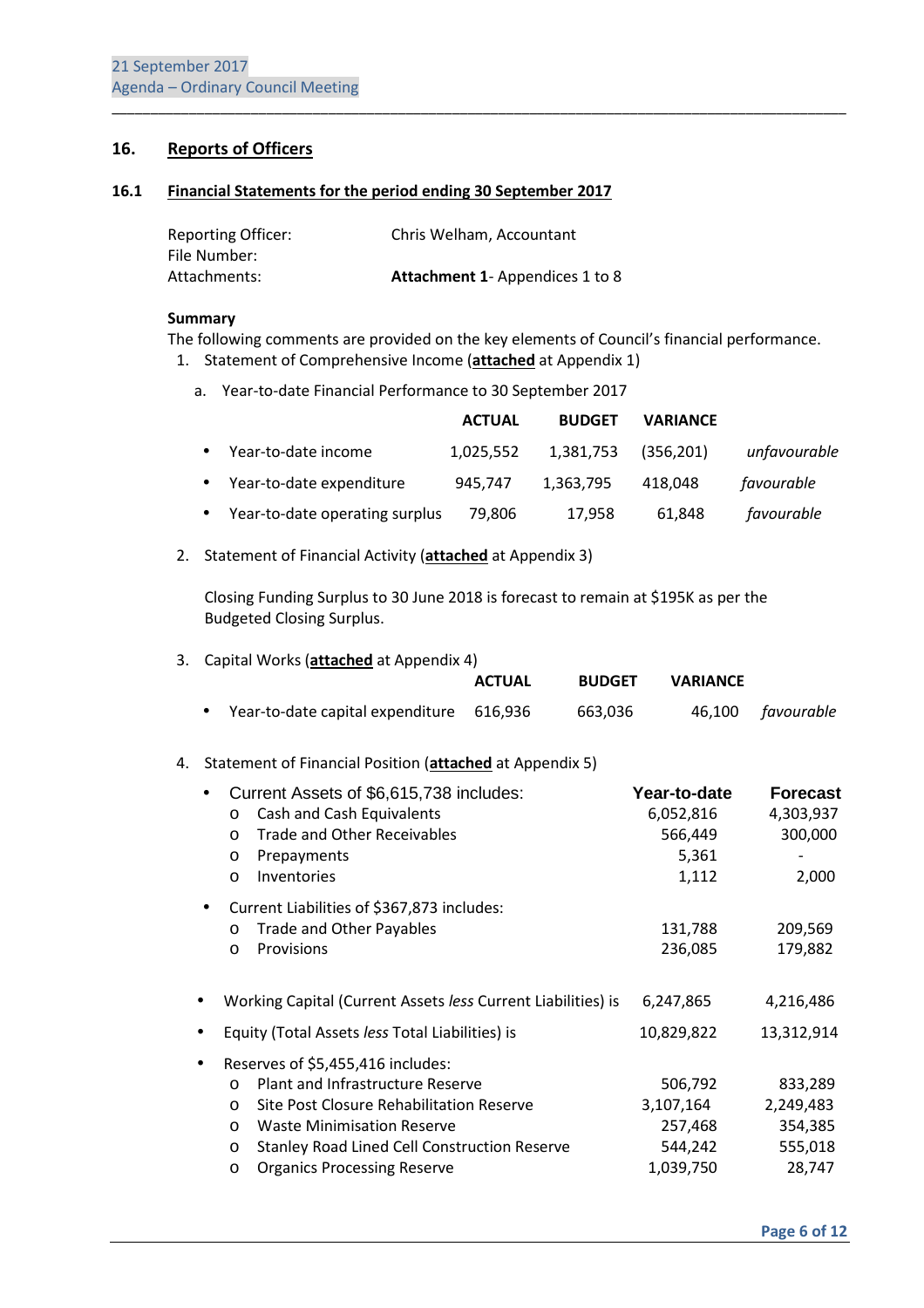- 5. Investments
- Total of \$5,922,659 includes:

|         | o Commonwealth Bank     | 218.553   |
|---------|-------------------------|-----------|
|         | National Australia Bank | 80.461    |
| $\circ$ | Westpac                 | 5,623,645 |

\_\_\_\_\_\_\_\_\_\_\_\_\_\_\_\_\_\_\_\_\_\_\_\_\_\_\_\_\_\_\_\_\_\_\_\_\_\_\_\_\_\_\_\_\_\_\_\_\_\_\_\_\_\_\_\_\_\_\_\_\_\_\_\_\_\_\_\_\_\_\_\_\_\_\_\_\_\_\_\_\_\_\_\_\_\_\_\_\_\_\_\_\_\_\_

#### **Background**

A financial management report is provided to Councillors on a monthly basis which includes the following summaries:

- Statement of Comprehensive Income (**attached** at Appendix 1)
- Banksia Road Operations (**attached** at Appendix 2)
- Statement of Financial Activity (**attached** at Appendix 3)
- Capital Works Expenditure Summary (**attached** at Appendix 4)
- Statement of Financial Position (**attached** at Appendix 5)
- Statement of Net Current Assets (**attached** at Appendix 6)
- Fees and Charges Summary (**attached** at Appendix 7)
- Debtors Report (**attached** at Appendix 8)

#### **Legislative Compliance**

In accordance with the provisions of Section 6.4 of the Local Government Act 1995 and Regulation 34(1) of the Local Government (Financial Management) Regulations 1996, a Local Government is to prepare each month a Statement of Financial Activity (Attached at Appendix 3) reporting on the revenue and expenditure as set out in the annual budget under Regulations 22 (1) (d) for this month.

At the Council Meeting on 27 July 2017, Council adopted that a variance between actual and budget-todate of greater than or equal to 10% and \$15,000 is considered to be a material variance for reporting purposes in the Statement of Financial Activity for 2017/18.

The following is an explanation of significant variances identified in the Statement of Comprehensive Income and the Statement of Financial Activity:

|                                                                                     | <b>YTD Actual to</b> |
|-------------------------------------------------------------------------------------|----------------------|
| <b>Statement of Comprehensive Income</b>                                            | <b>YTD Budget</b>    |
|                                                                                     | <b>Variance</b>      |
| <b>Operating Income</b>                                                             |                      |
| <b>Fees and Charges</b>                                                             |                      |
| Casual Tipping Fees Unfavourable year-to-date budget variance due to: (a) seasonal  | \$(209, 878)         |
| effect of winter weather (b) deferment of sourcing of waste from the Perth          | (37)%                |
| metropolitan area pending DER approvals for site rehabilitation and new lined cells |                      |
| at Stanley Road.                                                                    |                      |
| Disposal - City of Bunbury Unfavourable year-to-date budget variance due to         | \$(20, 890)          |
| seasonal effect of winter weather. October should be favourable as there will be    | $(16)$ %             |
| both hard waste and green waste bulk verge collections carried out during the       |                      |
| month.                                                                              |                      |
| <b>Other Revenue</b>                                                                |                      |
| Landfill Levy Income Unfavourable year-to-date budget variance due to: (a) seasonal |                      |
| effect of winter weather (b) deferment of sourcing of waste from the Perth          | \$(112, 825)         |
| metropolitan area pending DER approvals for site rehabilitation and new lined cells |                      |
| at Stanley Road.                                                                    | (50)%                |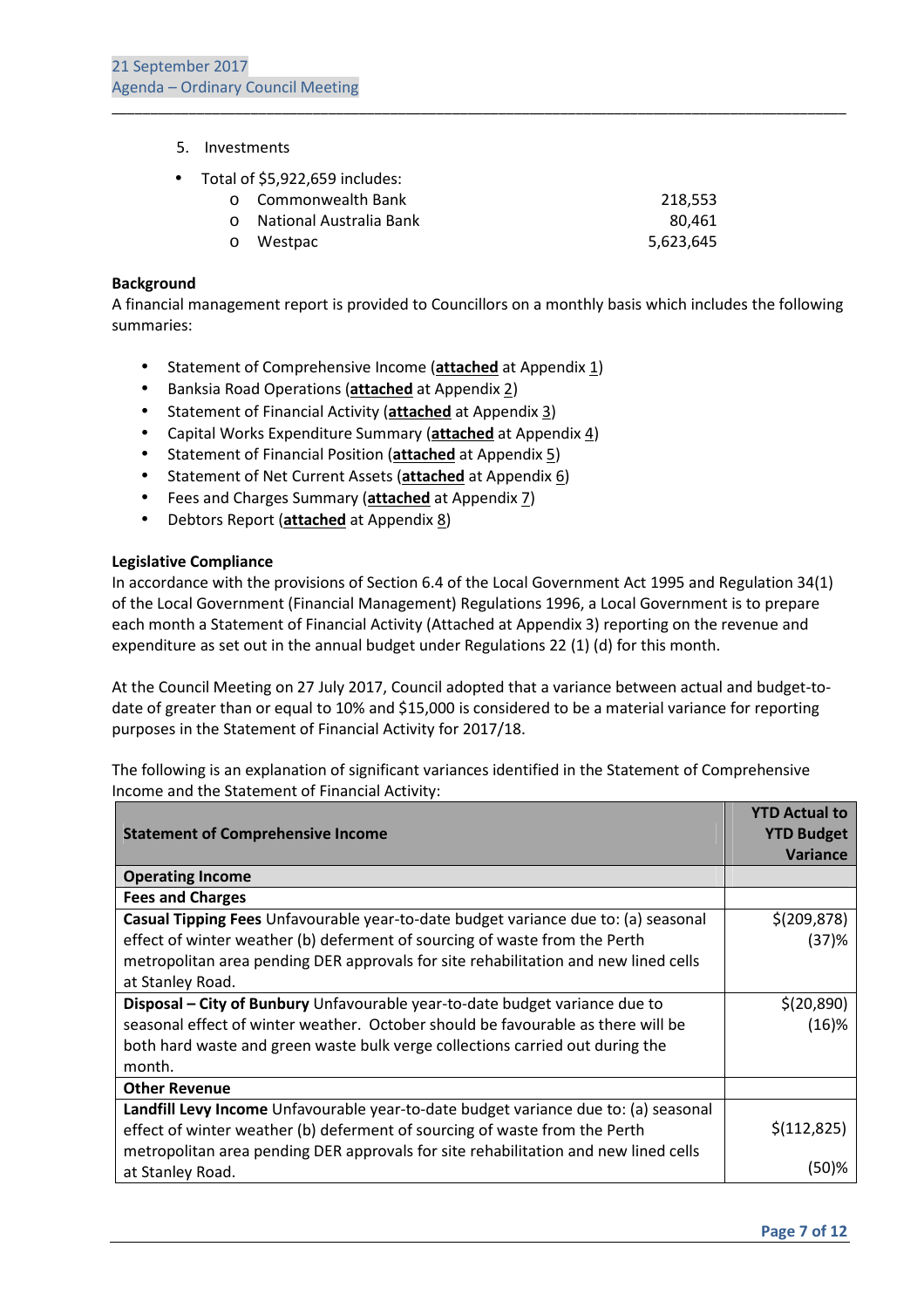| <b>Operating Expenditure</b>                                                        |                      |
|-------------------------------------------------------------------------------------|----------------------|
| <b>Materials and Contracts</b>                                                      |                      |
| Earthworks Operations Favourable year-to-date budget variance due to savings in     | \$29,570             |
| repairs and maintenance of plant.                                                   | 52%                  |
| Site Rehabilitation Favourable year-to-date budget variance due to deferment of     | \$266,835            |
| works in anticipation of DER approvals for the Gabion Wall and associated works.    | 93%                  |
| <b>Other Expenditure</b>                                                            |                      |
| Landfill Levy Favourable year-to-date budget variance mainly due to: (a) seasonal   | \$103,799            |
| effect of winter weather (b) deferment of sourcing of waste from the Perth          | 50%                  |
| metropolitan area pending DER approvals for site rehabilitation and new lined cells |                      |
| at Stanley Road.                                                                    |                      |
|                                                                                     | <b>YTD Actual to</b> |
|                                                                                     |                      |
| <b>Statement of Financial Activity</b>                                              | <b>YTD Budget</b>    |
|                                                                                     | Variance             |
| <b>Operating Revenues by Nature and Type</b>                                        |                      |
| Fees and Charges Unfavourable variance. See explanation above included in the       | \$(258,779)          |
| Statement of Comprehensive Income variances.                                        | (24)%                |
| Other Revenue Unfavourable variance. See explanation above included in the          | \$(97,959)           |
| Statement of Comprehensive Income variances.                                        | (40)%                |
| <b>Operating Expenses by Nature and Type</b>                                        |                      |
| Materials and Contracts Favourable variance. See explanation above included in the  | \$323,915            |
| Statement of Comprehensive Income variances.                                        | 63%                  |
| Other Expenditure Favourable variance. See explanation above included in the        | \$100,691            |

#### **Executive Recommendation**

Council Decision: Moved \_\_\_\_\_\_\_\_\_\_\_\_\_\_\_\_\_\_\_\_\_ Seconded \_\_\_\_\_\_\_\_\_\_\_\_\_\_\_\_\_\_\_\_\_\_\_\_\_

The Financial Statements for the period ending 30 September 2017 be received.

CARRIED/LOST

#### **16.2 Summary of Accounts paid for September 2017**

| <b>Reporting Officer:</b> | Chris Welham, Accountant                                          |
|---------------------------|-------------------------------------------------------------------|
| File Number:              |                                                                   |
| Attachments:              | <b>Attachment 2 - Summary of Accounts Paid for September 2017</b> |

\_\_\_\_\_\_\_\_\_\_\_\_\_\_\_\_\_\_\_\_\_\_\_\_\_\_\_\_\_\_\_\_\_\_\_\_\_\_\_\_\_\_\_\_\_\_\_\_\_\_\_\_\_\_\_\_\_\_\_\_\_\_\_\_\_\_\_\_\_\_\_\_\_\_\_\_\_\_\_

#### **Summary**

Section 13 (2) of Government (Financial Management) Regulations 1996 require that where Local government has delegated to the CEO the exercise of its power to make payments from the municipal fund or the trust fund, a list of accounts paid by the CEO is to be prepared each month showing detail for each account paid since such list was prepared. This item is presented to Council to advice of payments made for September 2017.

#### **Background**

As noted above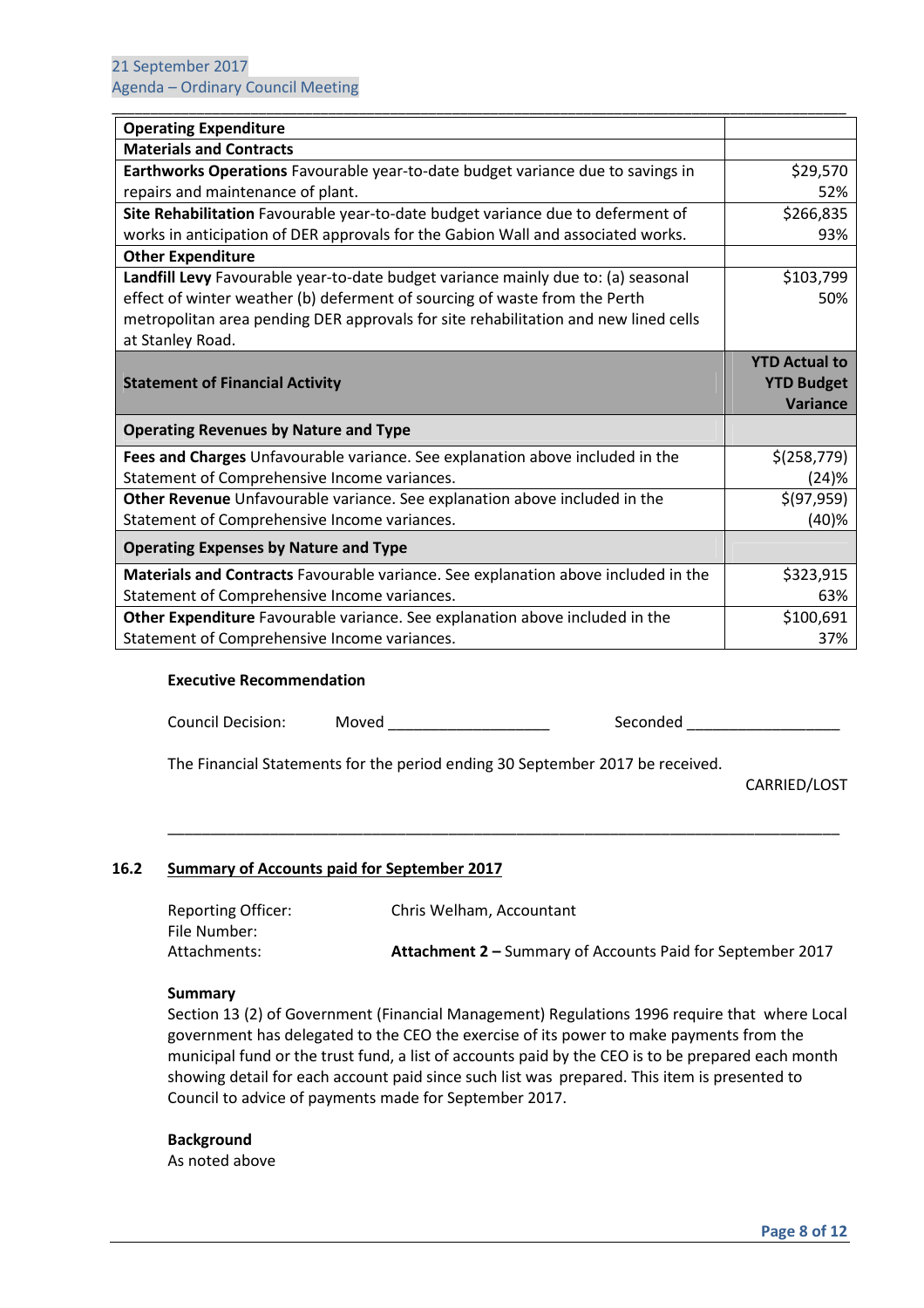#### **Officer Comment**

 The attachment details all payments made for September 2017.  **Consultation**  Nil

#### **Financial Implications**

 As per the declaration within the schedule summary, the accounts have been checked and are fully supported by vouchers and invoices and which have been duly certified as to the receipt of goods and the rendition of service and as to prices, computations and costings. Sufficient allocations are contained within the 2017/2018 budget to cover payment of the accounts.

\_\_\_\_\_\_\_\_\_\_\_\_\_\_\_\_\_\_\_\_\_\_\_\_\_\_\_\_\_\_\_\_\_\_\_\_\_\_\_\_\_\_\_\_\_\_\_\_\_\_\_\_\_\_\_\_\_\_\_\_\_\_\_\_\_\_\_\_\_\_\_\_\_\_\_\_\_\_\_\_\_\_\_\_\_\_\_\_\_\_\_\_\_\_\_

#### **Statutory Environment**

Sections 12 and 13 of the Local Government (Financial Management) Regulations 1996 Apply.

 **Strategic Implications**  Nil

 **Policy Implications**  Nil

 **Voting Requirement**  Simple Majority

#### **Officer Recommendation**

\_\_\_\_\_\_\_\_\_\_\_\_\_\_\_\_\_\_\_\_\_\_\_\_\_\_\_\_\_\_\_\_\_\_\_\_\_\_\_\_\_\_\_\_\_\_\_\_\_\_\_\_\_\_\_\_\_\_\_\_\_\_\_\_\_\_\_\_\_\_\_\_\_\_\_\_\_\_\_

Council Decision: Moved \_\_\_\_\_\_\_\_\_\_\_\_\_\_\_\_\_\_\_ Seconded \_\_\_\_\_\_\_\_\_\_\_\_\_\_\_\_\_\_

That the attached summary of accounts paid for September 2017 be received.

CARRIED/LOST

#### **16.3 General Conditions of Contract Policy**

| <b>Reporting Officer:</b> | Tony Battersby, Chief Executive Officer             |
|---------------------------|-----------------------------------------------------|
| File Number:              | $\overline{\phantom{0}}$                            |
| Attachments:              | <b>Attachment 3: General Conditions of Contract</b> |

#### **Précis**

This document is a formal agreement between the Bunbury Harvey Regional Council and any party engaged under contract to perform works and services to the Council.

#### **Background**

 The BHRC has not previously adopted a General Conditions of Contract Policy and has previously unofficially utilised the City of Bunbury General Conditions of Contract Policy for BHRC contracts.

 The intent of the General Conditions of Contract Policy is to include items necessary for completion of the Work by the Contractor. The Contract Documents are complementary, and what is required by one shall be as binding as if required by all.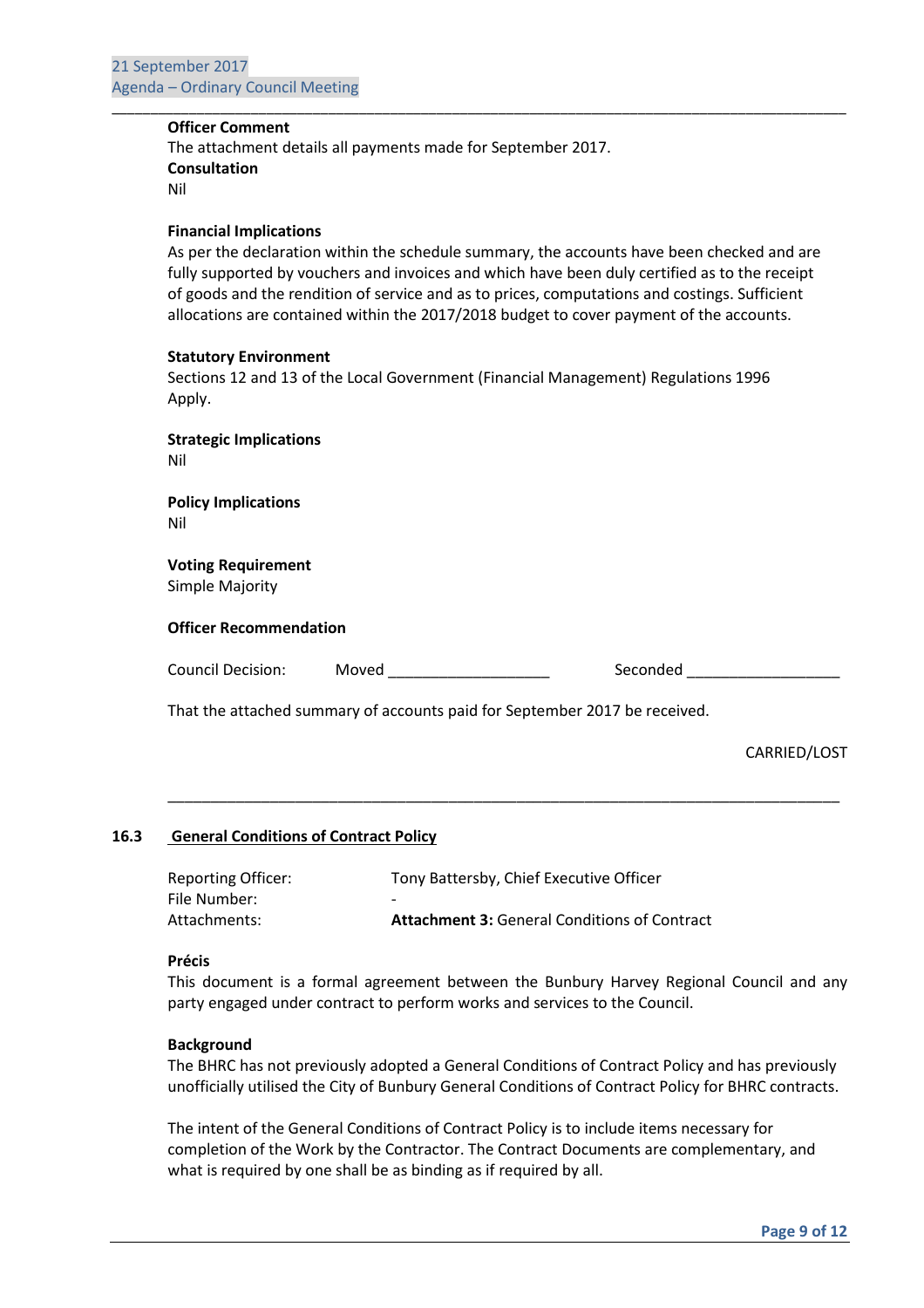Performance by the Contractor shall be required to the extent consistent with the Contract Documents and reasonably inferable from them as being necessary to produce the intended results. The Contract shall be governed by the laws of the State of Western Australia and the parties hereby submit to the exclusive jurisdiction of the courts of that State.

\_\_\_\_\_\_\_\_\_\_\_\_\_\_\_\_\_\_\_\_\_\_\_\_\_\_\_\_\_\_\_\_\_\_\_\_\_\_\_\_\_\_\_\_\_\_\_\_\_\_\_\_\_\_\_\_\_\_\_\_\_\_\_\_\_\_\_\_\_\_\_\_\_\_\_\_\_\_\_\_\_\_\_\_\_\_\_\_\_\_\_\_\_\_\_

#### **Consultation**

BHRC Employees

#### **Financial Implications**

The General Conditions of Contract Policy will not have an increased financial impact to Council.

#### **Statutory Environment**

- Occupational Safety and Health Act 1984
- Occupational Safety and Health Regulations 1996
- Quality Management System
- Construction Contracts Act 2004 (WA)
- Contamination Sites Act 2003 (WA)
- Civil Liability Act 2002 (WA)
- Environmental Protection Act 1986 (WA)
- Goods and Services Tax Act 1999
- Local Government Act 1995 (WA)
- Corporations Act 2001
- Personal Property Securities Act 2009
- Australian Bureau of Statistics Act 1975
- AS/NZS 4360-2004 Risk Management

#### **Strategic Implications**

Nil

#### **Policy Implication**

As discussed in the body of the Report.

#### **Voting Requirement**

Simple Majority

#### **Officer Recommendation**

Council Decision: Moved \_\_\_\_\_\_\_\_\_\_\_\_\_\_\_\_\_\_\_ Seconded \_\_\_\_\_\_\_\_\_\_\_\_\_\_\_\_\_\_

That Council adopt the General Conditions of Contract Policy as detailed in attachment.

CARRIED/LOST